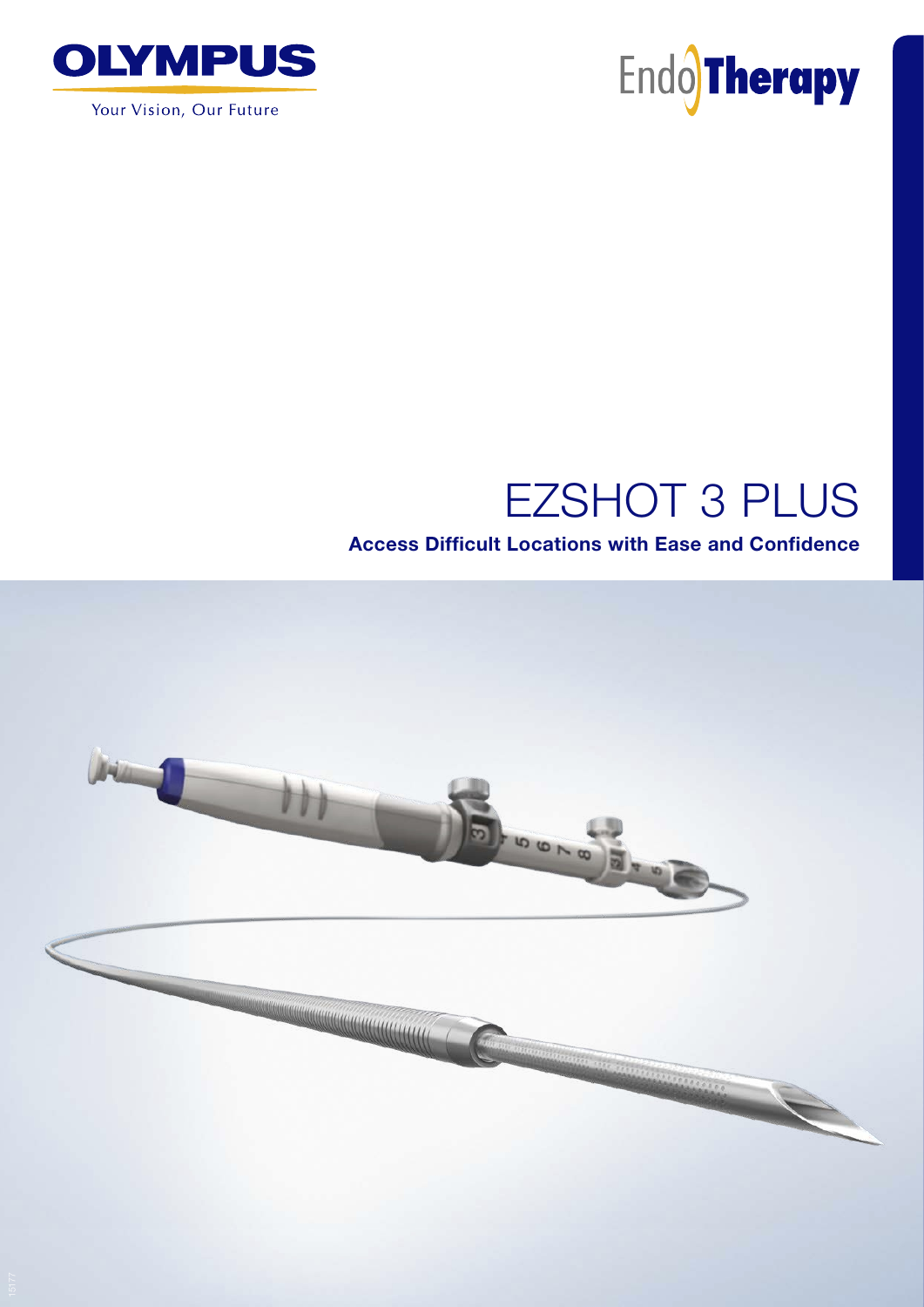#### Needle Flexibility Provides Unparalleled Access

- ∙ Reduced insertion force even when scope is angulated
- ∙ No need for scope position adjustments to compensate for larger diameter needle
- ∙ Improved access to lesions in difficult locations



### UNCOMPROMISED ACCESS TO THE PANCREATIC HEAD

#### Access from Wider Angles

Deep tissue can be punctured regardless of scope angle.



#### Resilient Needle Shape

Nitinol retains its shape without any deformation even after multiple passes. This helps ensure the needle follows a predictable and consistent trajectory.





#### Side Hole Option

Both models are also available with a side hole which helps to collect the sample within the needle.

## **EZ Shot 3 Plus**

2 a + El a 1 a 9

Improved Handle Maneuverability Convenient and controlled handling

Coil Sheath with Multilayered Construction Facilitates excellent force transmission from the handle to the needle tip.

15176

Rounded Distal Tip Easier insertion

#### Sharp Needle Tip

Menghini-type tip with sharp edges supports smooth puncture even at an oblique angle.





Echogenic Needle Tip Enhanced for Ultrasound Visibility Controlled puncture